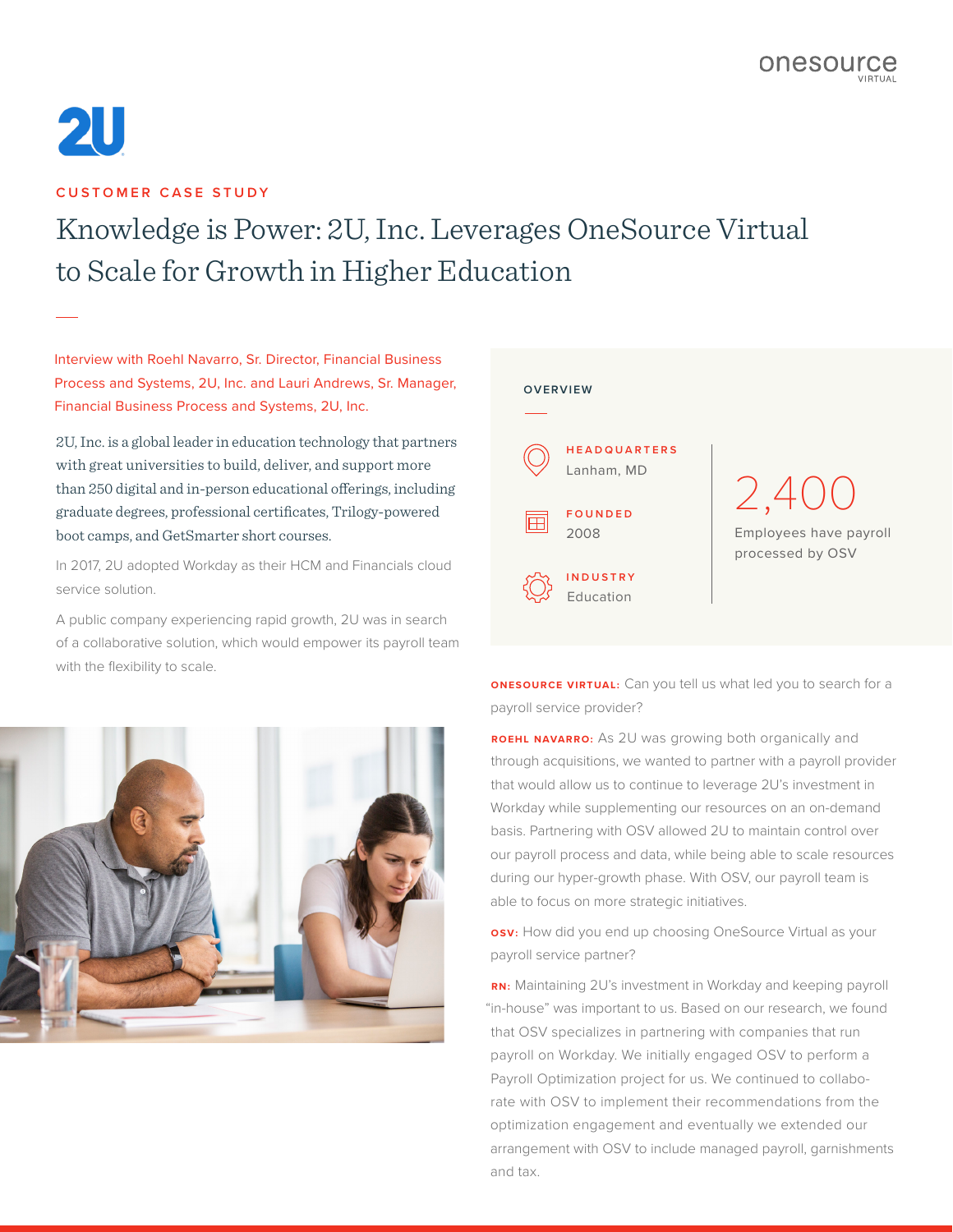## Services Provided:





**MANAGED PAYROLL**

"Based on our research, we found that OSV specializes in partnering with companies that run payroll on Workday."

#### **ROEHL NAVARRO**

Sr. Director, Financial Business Process and Systems, 2U, Inc.

Since 2U was already "live" on Workday, our project solely involved the adoption of managed payroll, garnishment and tax services. Leveraging a structured project roadmap and an outline of everyone's roles and responsibilities, 2U and OSV met in February with a go-live target of April 1.

**OSV:** Tell us about the service enablement process. Did you have any fears, or did you anticipate any problems going in?

**LAURI ANDREWS:** We didn't have any true fears or anticipated problems as 2U has an established business transformation function and process, but we did have a rough kick-off meeting with OSV, which concerned us about hitting our April 1 golive date. But OSV quickly course corrected and from there, the service enablement process went smoothly.



**OSV:** Tell us about your experience with your service readiness team from OSV.

**LA:** Subsequent to the initial rough start and course correction, OSV's service readiness team exceeded expectations. OSV's readiness team provided the support that was needed to successfully implement the managed payroll solution within our very tight three-month timeline.

#### **THE PLAN**

**LA:** The planning phase met our expectations. We were already live on Workday, so our main focus was setting up our collection rules and security measures to allow OSV access to our tenant to perform their contracted responsibilities. OSV presented us with a straight-forward timeline that identified the individual tasks we were responsible for, its start and targeted completion dates. Each week until go-live, we held a call with our service readiness team to cover the items in our timeline. This process was effective because it allowed us to manage resources to hit our milestones and ultimately hit our target go-live date.

#### "Our payroll team was happy with our on-time deployment."

#### **LAURI ANDREWS**

Sr. Manager, Financial Business Process and Systems Analyst, 2U, Inc.